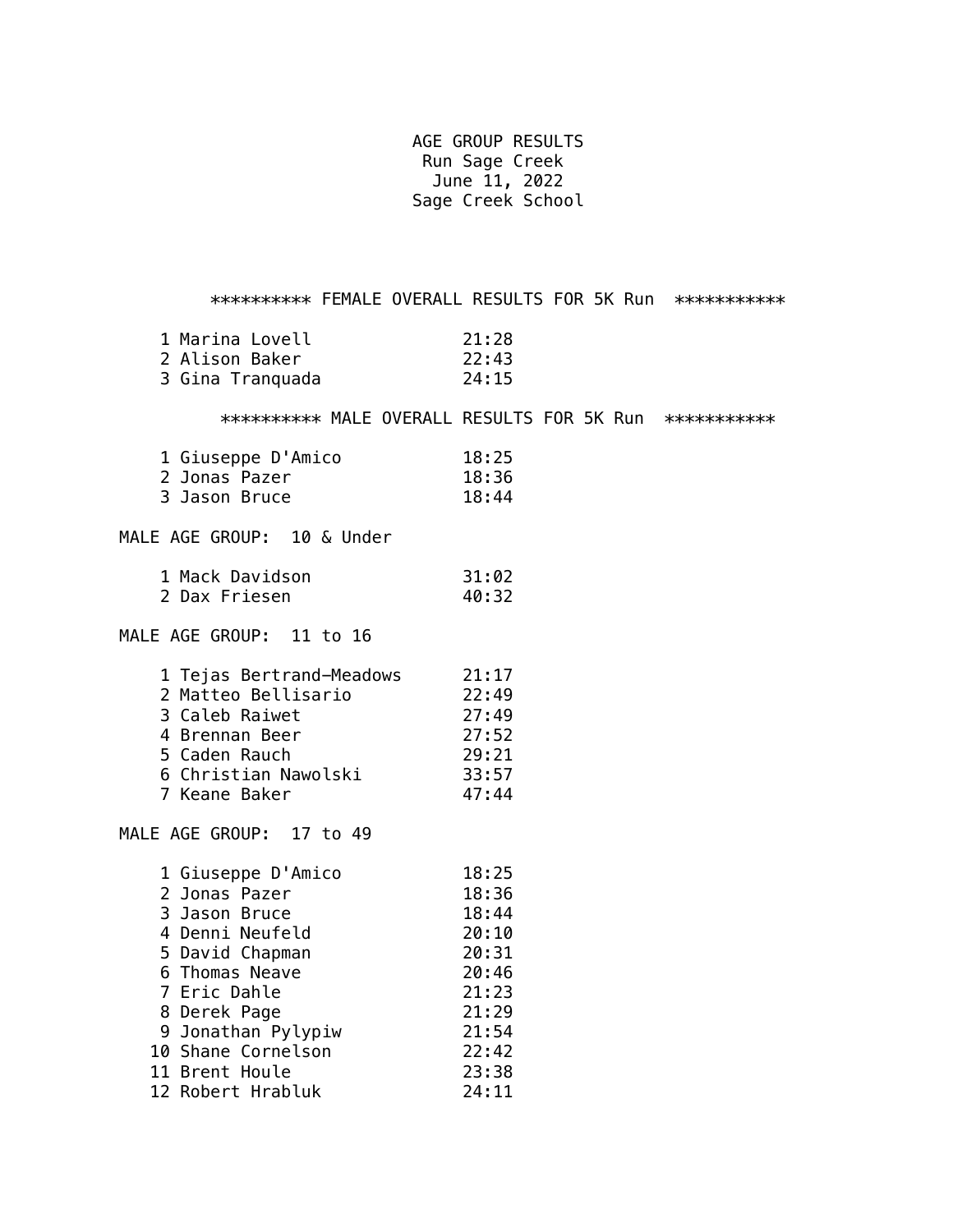| 13 Laurence Bryant        | 24:56 |
|---------------------------|-------|
| 14 Phil Crupi             | 25:23 |
| 15 Tomasz Pich            | 25:54 |
| 16 Matthew Grammatico     | 25:57 |
| 17 Janek Guse             | 26:05 |
| 18 Andrew Friesen         | 26:20 |
| 19 David Tenjo            | 27:12 |
| 20 Tomasz Hartleb         | 27:14 |
| 21 Bernard GrEgoire       | 27:56 |
| 22 Gary Beer              | 28:10 |
| 23 Chris Rauch            | 29:23 |
| 24 Matt Harris            | 29:53 |
| 25 Vince Maksymetz        | 30:34 |
| 26 Victor Ponce Trejo     | 32:07 |
| 27 Tony Nawolski          | 33:58 |
| 28 Jonathan Telega        | 35:29 |
| 29 Jeff Machnicki         | 38:33 |
| 30 Dallas Friesen         | 40:32 |
| 31 David Reimer           | 51:15 |
|                           |       |
| MALE AGE GROUP: 50 & Over |       |
| 1 Owen Bowkett            | 22:21 |
| 2 Sheldon Pohl            | 23:31 |
| 3 Gordon Flett            | 24:37 |
|                           |       |

| 4 Edward Willmott     | 25:58 |
|-----------------------|-------|
| 5 Jim Campbell        | 26:34 |
| 6 Paul Bernardin      | 30:22 |
| 7 Murray Alston       | 34:10 |
| 8 Craig Sweet         | 34:42 |
| 9 Marc Poirier        | 35:12 |
| 10 Christian Sinclair | 36:15 |
| 11 Dante Dulay        | 41:30 |
| 12 Olanrewaju Balogun | 47:43 |

FEMALE AGE GROUP: 10 & Under

| 1 Sadie Wilton    | 40:33 |
|-------------------|-------|
| 2 Madelyn McInnis | 41:45 |
| 3 Mae Hoffmann    | 56:08 |

FEMALE AGE GROUP: 11 to 16

| 1 Macie Harper     | 30:49 |
|--------------------|-------|
| 2 Sophie Sacco     | 32:25 |
| 3 Ava Machnicki    | 38:33 |
| 4 Alexis Sinclair  | 41:25 |
| 5 Elsie Vick       | 41:46 |
| 6 Sabrina Carvelli | 43:43 |
| 7 Emily Reimer     | 50:33 |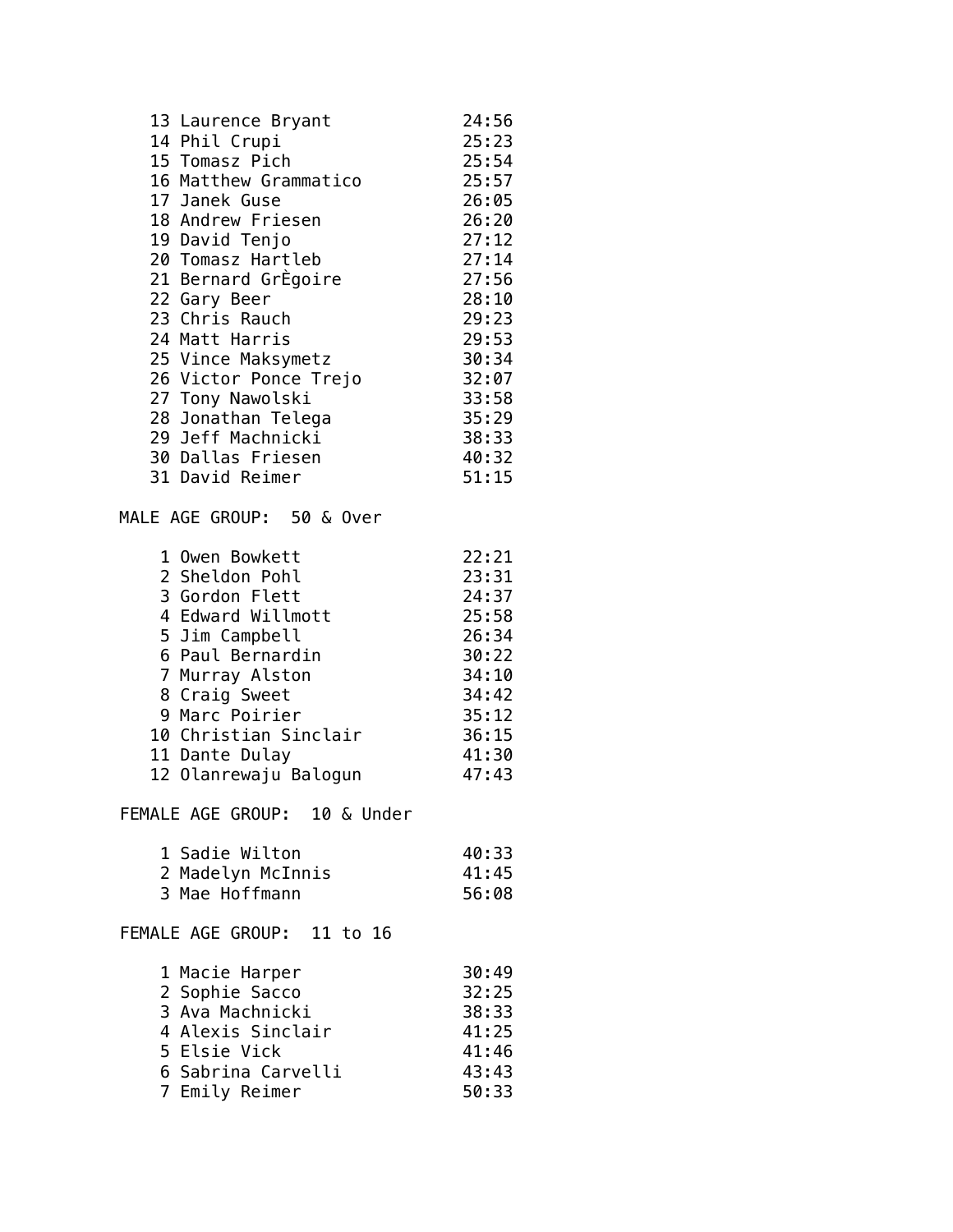| 8 Sadie Reimer   | 51:12 |
|------------------|-------|
| 9 Zoe Stachowicz | 56:08 |

## FEMALE AGE GROUP: 17 to 49

| 1 Marina Lovell                        | 21:28 |
|----------------------------------------|-------|
| 2 Alison Baker                         | 22:43 |
| 3 Gina Tranquada                       | 24:15 |
| 4 Cassie Guarino                       | 24:24 |
| 5 Cara Corvino                         | 25:01 |
| 6 Emily Sobering                       | 25:20 |
| 7 Marianna Zacharias                   | 25:49 |
| 8 Jessica Drakul                       | 25:59 |
| 9 Carmen Crouch                        | 26:13 |
| 10 Claudia Gabriele                    | 26:25 |
| 11 Sharon Cruise                       | 26:44 |
| 12 Cheryl Neufeld                      | 27:04 |
| 13 Kasia Slobozian                     | 27:59 |
| 14 Daena Kennedy                       | 28:37 |
| 15 Kassy Bouchard                      | 29:49 |
| 16 Corrine Kulyk                       | 30:20 |
| 17 Sherry Nelson                       | 30:44 |
| 18 Maisie Duffin                       | 30:49 |
| 19 McKayla Fair                        | 30:50 |
| 20 Jessica Saunders                    | 31:00 |
| 21 Patty Boge                          | 31:21 |
| 22 Sara Davidson                       | 31:43 |
| 22 Sara Sarasson<br>23 Jenny Sigurdson | 32:12 |
| 24 Chelsea Owasi                       | 33:01 |
| 25 Bernadette Warwaruk                 | 34:07 |
| 26 Crystal Mosher                      | 34:29 |
| 27 Katrine Bryant                      | 34:30 |
| 28 Lalyn Domalaon Wong                 | 35:28 |
| 29 Maggie Thoroski                     | 35:43 |
| 30 Christine Becker                    | 36:25 |
| 31 Sandra Bains                        | 36:26 |
| 32 Natalie Bell                        | 36:41 |
| 33 Angela Lamy                         | 39:14 |
| 34 Larissa Wilton                      | 40:33 |
| 35 Brittany Blowatt                    | 41:39 |
| 36 Sheila Vick                         | 41:47 |
| 37 Christina Stachowicz                | 43:34 |
| 38 Tarile Hoffmann                     | 43:34 |
| 39 Tyla Turman                         | 44:18 |
| 40 Christine Hernandez                 | 54:10 |

FEMALE AGE GROUP: 50 & Over

| 1 Jacqueline Pearce | 31:12 |
|---------------------|-------|
| 2 Clemus Laurila    | 31:58 |